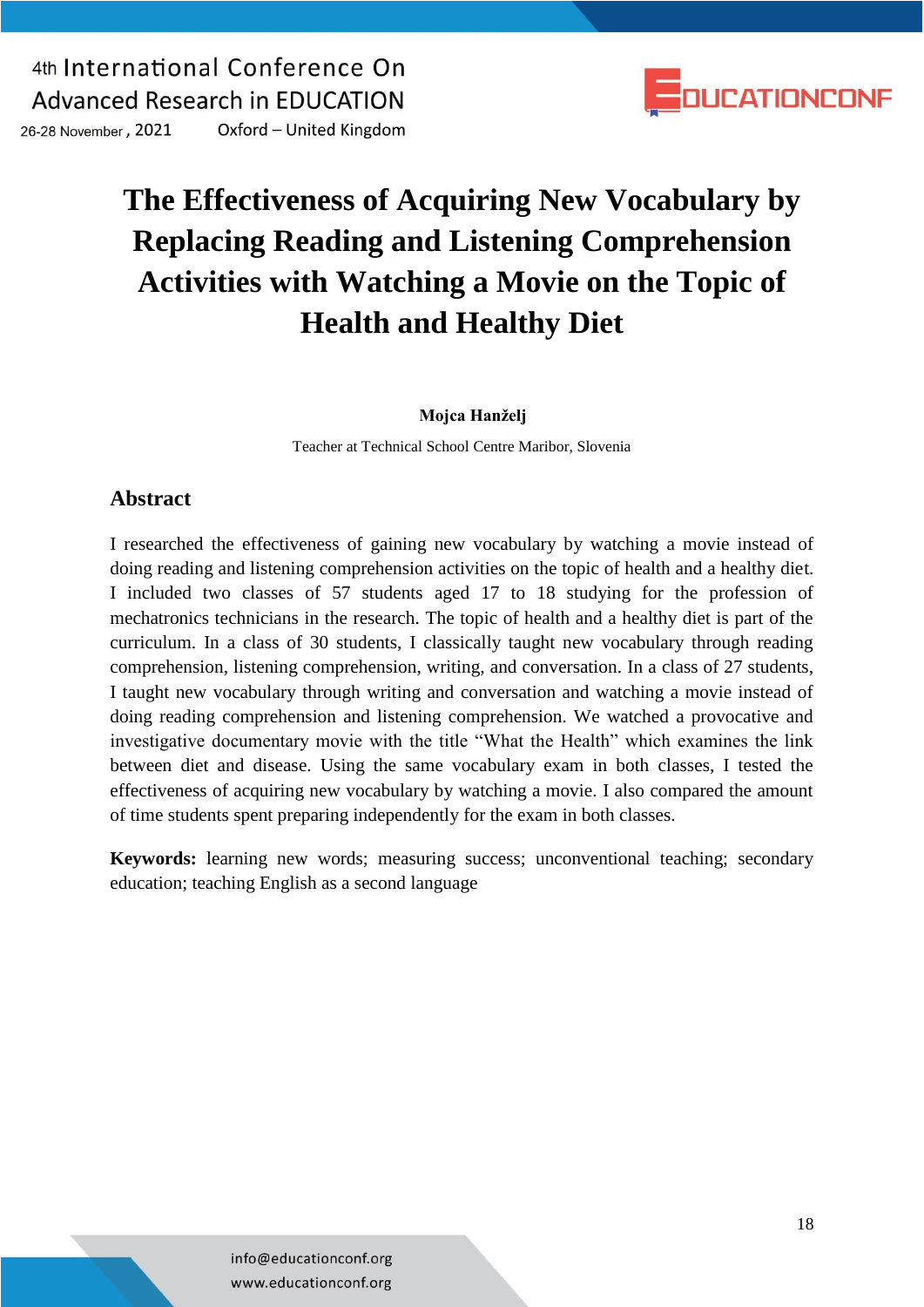

26-28 November, 2021 Oxford - United Kingdom

#### **1. Introduction**

I prepare and conduct lessons intending to exceed the goals of the curriculum. I spent 6 English lessons for 45 minutes researching the introduction of video content as the most current trend of obtaining information to prepare students for oral assessment and written exams. I studied the effectiveness of learning vocabulary on the topic of health and healthy diet with the help of the documentary *What the Health*. I compared the grades obtained in two classes, which normally achieve very similar results in learning English. In the control class, I traditionally addressed the topic by reading two articles and listening to an interview presenting food pyramid, food groups, eating clean, going on a diet, juicing and cleansing, cutting carbs, counting calories, following a meal plan, getting a daily dose of vitamins, vegetarian and vegan, genetically modified organisms, organic food, sugar-free, heart-healthy, superfoods, shopping for healthy food. In the experimental class, I discussed the topic by watching the documentary '*What the Health*, a 2017 documentary film that critiques the health impact of meat, fish, eggs, and dairy products consumption, and questions the practices of leading health and pharmaceutical organizations. Its primary purpose is to advocate for a plant-based diet. '[1]

Students practiced writing skills on the topic of vocabulary in both classes with the same type of tasks: short answers to questions and alternative type (correct/incorrect of the elective type); type of completion (completion of sentences, filling in blanks in the text, recording key information); type of connection (parts of a sentence, answer with a question).

### **2. Assignments and marking schemes**

In the control class and the experimental class, I assessed the same two assignments according to the same criteria. I compared the average grades in both classes by sections in the criterion.

#### **2.1 Assignment 1 Group work: discussion and report.**

'You are in charge of a Healthy Lifestyle Club at your school. The local authorities have agreed to provide plenty of funds for one project which aims to promote healthy eating habits among teenagers. It is up to you to decide which of the three poster ideas below would be the most appealing to young people in your town. In your groups, discuss why you think your poster is the most effective. Then, prepare a short presentation giving your reasons. In new groups, present the arguments which you have prepared. Then, listen to the other two presentations. Make notes to organize your ideas. As a group, you should discuss the key points for each poster and decide: which project would be the most effective and why; why the other two projects aren't as effective. Use the following language to help you. In my view … I think … I'd pick this one because … This idea is the best because … An alternative one would be … I'd choose this one rather than the other two because … I don't think this one is any good because...' [2]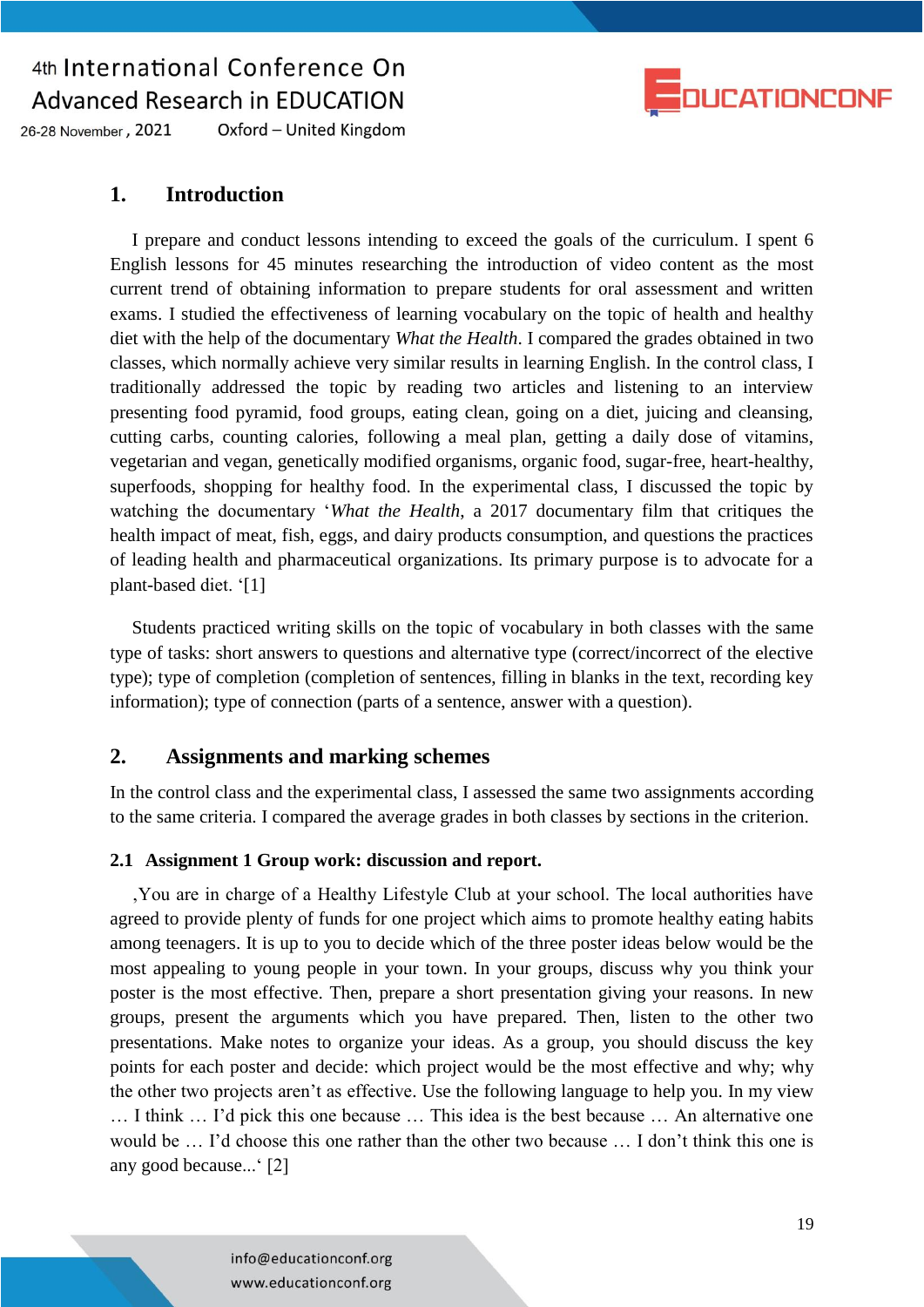26-28 November, 2021

Oxford - United Kingdom



*Picture 1: Posters*



*Source[: download \(onestopenglish.com\)](https://www.onestopenglish.com/download?ac=12206)*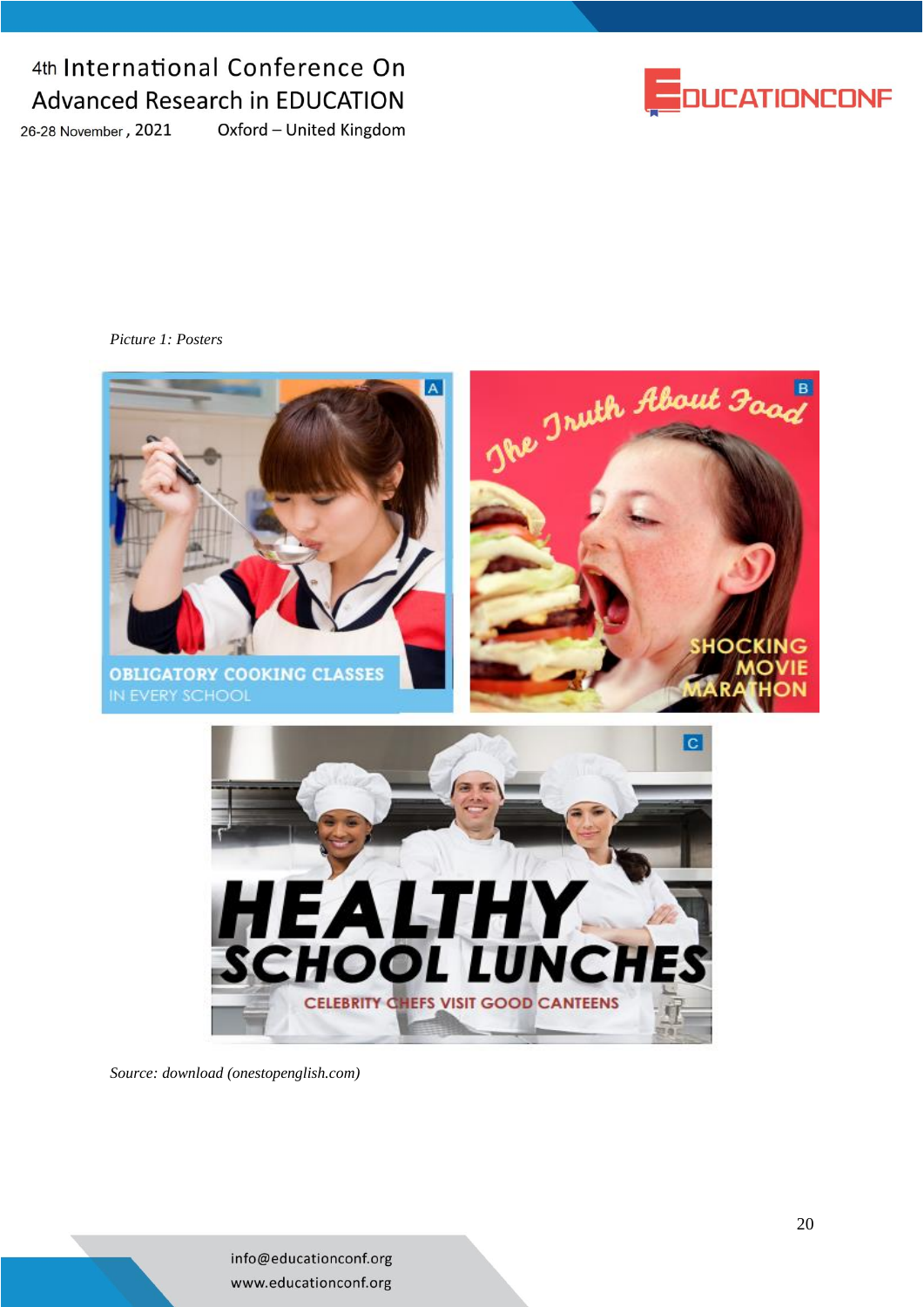

26-28 November, 2021 Oxford - United Kingdom

#### **2.1.2 Marking scheme**

'Content: 5-answers the questions and all the information is included; 4-answers the questions but one or two things missing; 3-answers the questions but a number of things are missing; 2 tried to answer the questions, but quite a lot missing; 1-failed to answer the questions.

Range of vocabulary and grammar: 5-uses a wide range of vocabulary and grammar appropriate to the task; 4-uses a wide range of vocabulary and grammar but not always appropriate to the task; 3-uses a fairly wide range of vocabulary and grammar appropriate to the task; 2-uses a limited range of vocabulary and grammar; 1-uses a very limited range of vocabulary and grammar.

Accuracy of language (i.e. pronunciation, functional language, etc.): 5-minimal errors, welldeveloped control of language; 4-errors occur when attempting more complex language; 3-a number of errors but they do not impede communication; 2-a lot of errors, distraction, difficulty understanding; - frequent errors, difficult understanding.

Fluency: 5-speaks well with only natural pauses (i.e. to collect thoughts); 4-sometimes hesitates when trying to think of a word or what they want to say next; 3-often pauses to think about what they want to say, but can use fairly complex language at times; 2-struggles to put together full sentences and pauses frequently; 1-only uses a few words and can't fully talk about the task.

Total is 20 points.' [3]

#### **2.2 Assignment 2 A composition**

", You are what you eat." – What do you think this statement means? Do you agree? Do you think your diet is healthy? Why or why not?

Write a composition of about 160–180 words.

#### **2.2.2 Marking scheme**

Content and message: 5-The student takes into account all the cues. He provides reliable information. The message is clear. The student carefully develops his thoughts, describes and expresses his views, which he also duly substantiates and illustrates with examples; 4-The student takes into account all the cues. He provides information in sufficient detail, but does not substantiate all views or substantiates them deficiently or vaguely. The message is clear. The student develops thoughts, describes and expresses his views in sufficient detail, but does not substantiate all views or substantiates them deficiently or vaguely; 3-The student considers most of the cues. He provides simple information, does not substantiate all views or substantiates them deficiently or vaguely. The message is understandable. The student still develops thoughts, states data and expresses views appropriately, but does not substantiate all views or substantiates them deficiently or vaguely; 2-The student takes into account half or less of the cues. He provides simple, sometimes inappropriate information, which is rarely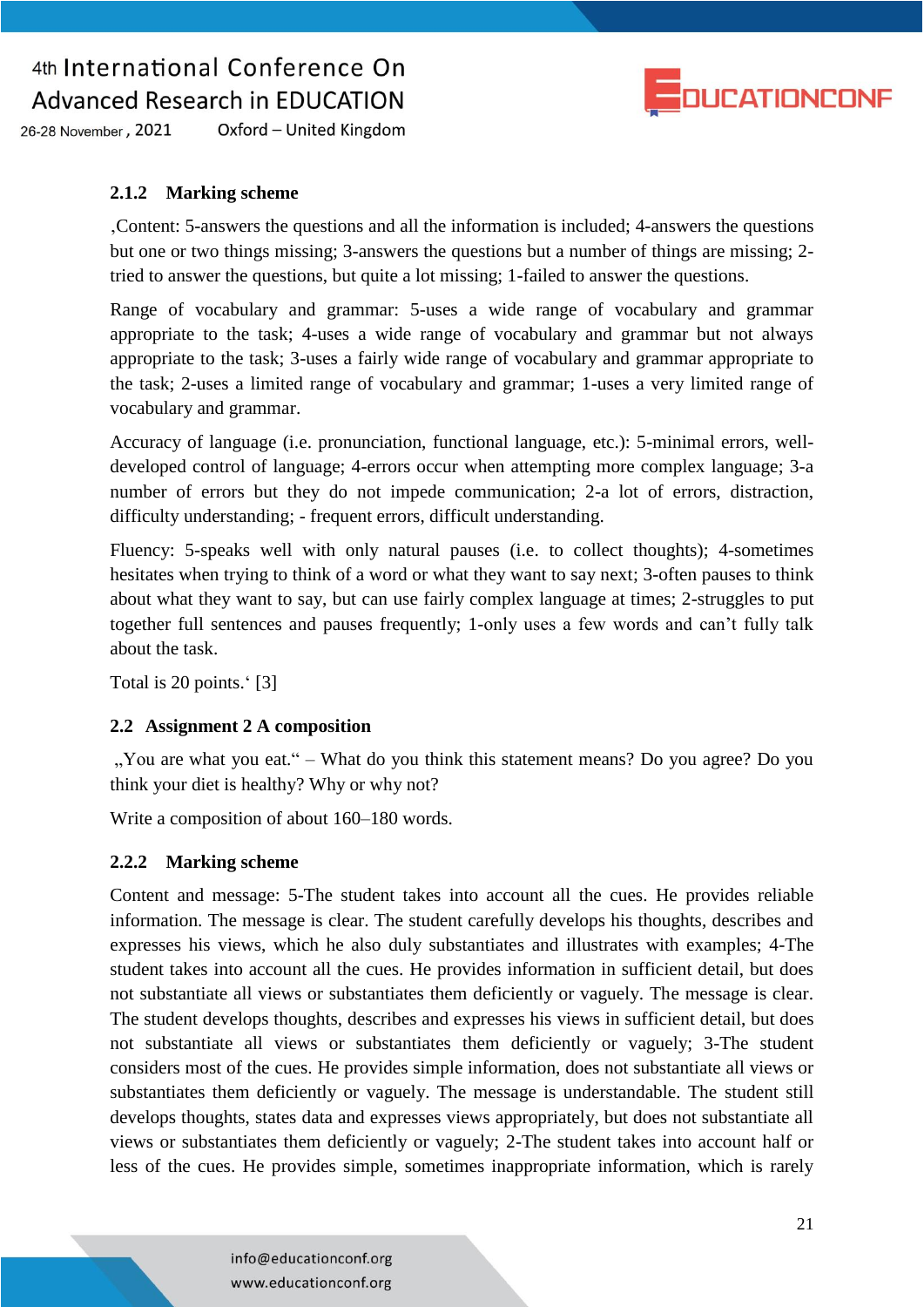

26-28 November, 2021 Oxford - United Kingdom

> substantiated or is insufficiently or vaguely substantiated. The message is still understandable. The student provides simple, sometimes inappropriate information that is not substantiated or is insufficiently or vaguely substantiated; 1-The student takes into account half or less of the cues. He provides simple, unrelated or inappropriate information that is not substantiated or is insufficiently or vaguely substantiated. The message is only understandable in places. The student provides simple, unrelated or inappropriate information, which is rarely and deficiently or vaguely substantiated; 0- The student writes a content-inappropriate text or does not write it.

> Language: 5-The text is linguistically correct and also contains more complex language structures. Linguistic errors occur mainly in more complex sentences, but do not cause misunderstanding. The spelling and use of punctuation are correct, errors do not hinder understanding; 4-The text is linguistically appropriate and contains more complex language structures. Linguistic errors occur mainly in more complex structures but rarely cause misunderstanding. Spelling and punctuation are mostly correct, mistakes do not hinder understanding; 3-The text is linguistically appropriate but contains mainly basic language structures. Linguistic errors occur but do not significantly affect the intelligibility of the text. Spelling and punctuation errors are relatively common, but the text is understandable; 2-The text is partly linguistically appropriate, contains basic language structures. Linguistic errors are common and affect the comprehensibility of the text. Spelling and punctuation errors are common; 1-The text is hardly linguistically appropriate, contains basic language structures. Due to many linguistic errors, the text is barely undestandable. Spelling and punctuation errors are so common that they significantly impede comprehension; 0-The text is incomprehensible due to language errors.

> Vocabulary: 5-Vocabulary is appropriate, rarely repeated, contains idiomatic expressions, and corresponds to the type of text. Mistakes are rare and do not hinder understanding; 4 -The wording is appropriate, contains idiomatic expressions, and corresponds to the type of text. Mistakes are rare; 3-Vocabulary is basic, repetitive, but mostly appropriate. Occasionally, the type of text is inappropriate. Mistakes are common and often hinder understanding; 2- Vocabulary is simple, often repeated, but relevant. It also does not fit the type of text. There are many mistakes and they often hinder understanding; 1-Vocabulary contains only a narrow set of repetitive terms that are often inappropriate. For the most part, it does not fit the type of text. There are many mistakes that significantly hinder understanding; 0-Vocabulary is inappropriate, incomprehensible, or completely inappropriate.

> Structure: 5-The text is reasonably coherent and articulated accordingly. The transitions between sentences, and paragraphs are smooth and understandable; 4-The text is mostly meaningfully linked and coherent. The transitions between sentences, and paragraphs are mostly fluent and understandable; 3-The text is sometimes incoherent. The transitions between sentences, and paragraphs are often unexpected and unclear; 2-The text is often incoherent. The transitions between sentences, and paragraphs are unexpected and unclear; 1- The text is unconnected and inadequately articulated. The transitions between sentences, and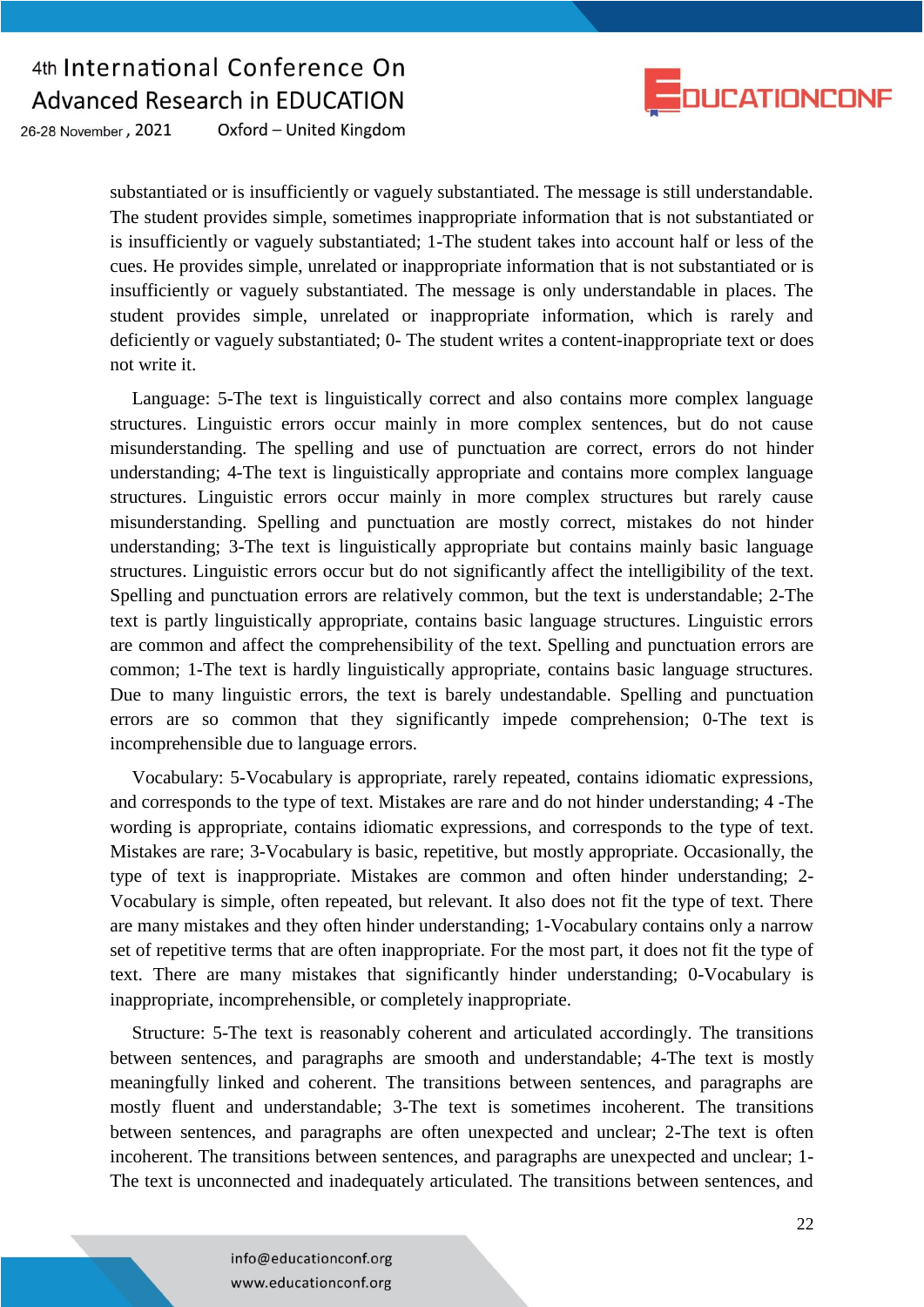

26-28 November, 2021 Oxford - United Kingdom

> paragraphs are unexpected and unclear; 0-The text consists of individual unrelated phrases and sentences.

The total is 20 points.' [4]

#### **3. Results**

The average number of points achieved for assignment 1 in the control class was less (13) points) than in the experimental class (14.1 points) of the total 20 points. Points for fluency and vocabulary in the experimental class caused most of the difference. Students in the experimental class, who were gaining knowledge through a controversial documentary, were more active in the discussion in assignment 1, which they did better and faster in 90 minutes. In the control class, some students were passive. The report was often not smooth. Students needed 135 minutes to complete assignment 1.

The difference in the achieved points for assignment 2 was more abundant than for assignment 1. Students did this assignment individually. The results of this assignment present 17 % of their final grade. The control class averaged 13 points, the experimental class averaged 15.6 points. While the difference in scores in assessing language, structure, and connectivity was less than 0.3 points out of a possible 5 points for each section, the experimental class averaged 1.7 points out of 5 points for content and message. The experimental class improved last year's average score by 1.3 points.

### **4. Conclusion**

It has long been known to me that video materials for learning are more appealing to students than others. But we must not forget the importance of reading. We also develop reading skills by playing video content with subtitles in the original language.

The results of the second assignment confirmed my observations that students in the experimental class were more motivated to participate in lessons. I have noticed that some of the students have self-initially explored the truth of the statements from the film in their spare time. They reached a level of critical thinking to express their personal opinion supported by arguments.

Teenagers in the last decade, especially the last 6 to 7 years, have been getting most of their information from videos. The introduction of video materials as the primary source of teaching parts of the curriculum is worth considering and upgrading. Just watching an educational documentary increased the students' knowledge. Teachers need to adapt traditional ways of acquiring knowledge to current trends in information sources, which are almost limitless.